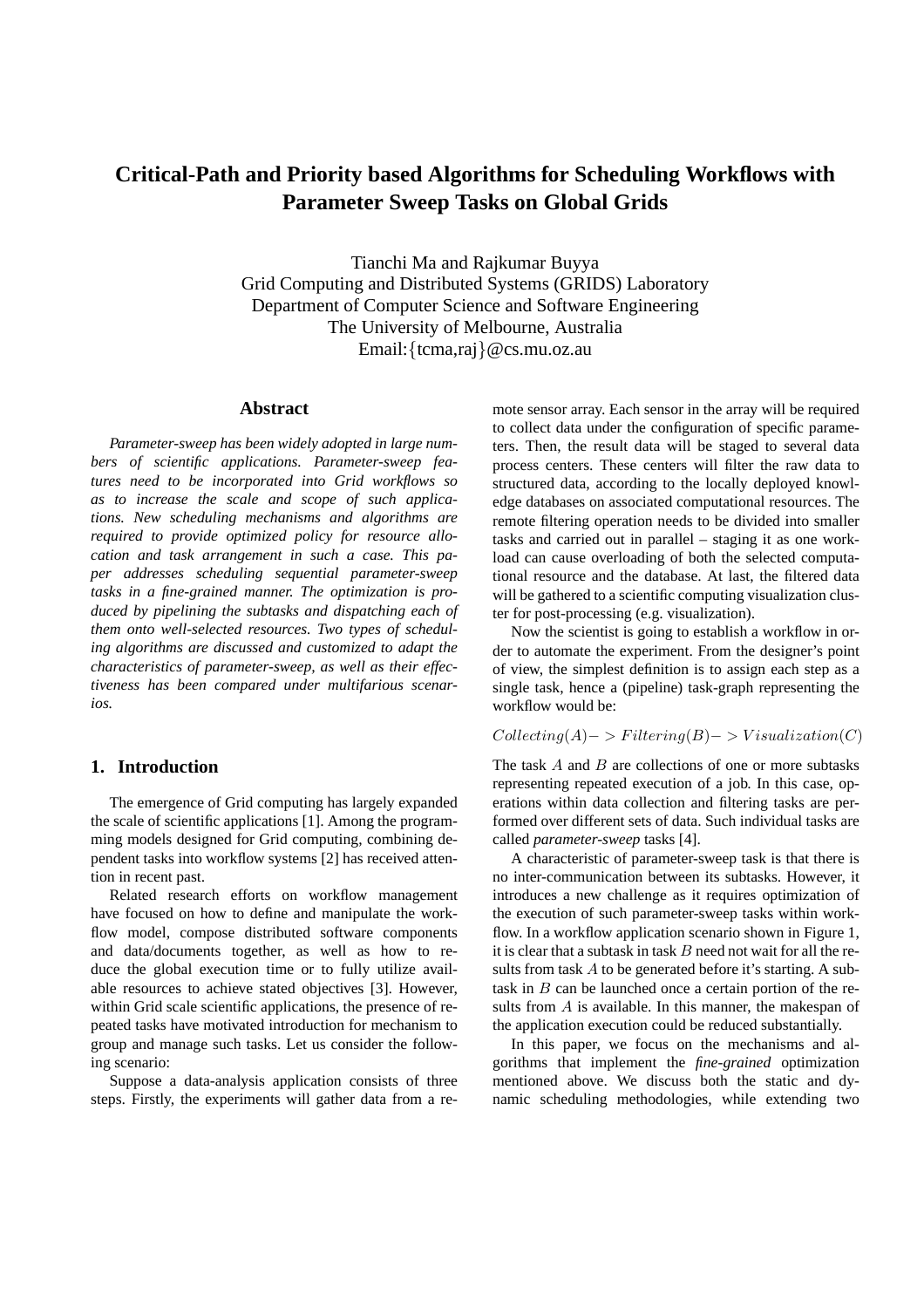

**Figure 1. Optimizing the example parametersweep workflow.**

well-known algorithms and customizing them to achieve the best effectiveness under task graphs with parametersweep tasks. The extended algorithms, called xDCP and pM-S, are derived from the existing Dynamic Critical Path (DCP)[5] and Master-Slave (M-S)[6] algorithms respectively. The xDCP extends the original DCP in order to support the scheduling among resources with different capabilities. The pM-S tries to give higher priority to the sub-task-graph which is estimated to complete earlier. Finally, we analyze the proposed algorithms by comparing their behaviors under different experimental scenarios.

The rest of the paper is organized as follows. A formal definition of the optimization problem is presented in section 2. Section 3 will discuss about the possible optimization toward parameter-sweep tasks in workflow. Experiments and data are given in section 4. Section 5 discusses the related work. Section 6 presents the conclusion with the direction for future work.

#### **2. Optimization Problem**

#### **2.1. Problem statement**

This sub-section gives the formal description of the optimization problem.

Let  $\Gamma = \bigcup_{i=1}^{K} T_i$  be the task space, including K sequential parameter-sweep tasks and  $N(T_i)$  refers to the number of subtasks in  $T_i$ . Hence, for each  $T_i$ , there are  $T_i = \{t_{ij} | j = 1..N(T_i)\}\.$  The length of subtask  $t_{ij}$  is referred by  $l(t_{ij})$ , while  $L(T_i) = \{l(t_{ij})|j = 1..N(T_i)\}.$ For each i where  $1 \lt i \leq K$ , we define the task dependency of  $T_i: D(T_i) = \{d(t_{ij})|j = 1..N(T_i)\}\$ , where  $d(t_{ij}) = \{k|t_{(i-1)k} \prec t_{ij}\}.$  The symbol  $\prec$  is a newly defined binary relation that  $\prec$   $(t_a, t_b)$  (also marked as  $t_a \prec t_b$ ) means task  $t_b$  must be put into execution strictly after the accomplishment of task  $t_a$ . Based on the task dependency, we can define a subtask's parents and children. The func-

tion  $Parents(t): \Gamma \rightarrow \bigcup_{i=1}^{K} T_i^*$  (where  $T_i^*$  is  $T_i$ 's closure) refers to the set of all the subtasks that subtask t directly depends on, formally:

$$
Parents(t_{ij}) = \begin{cases} \phi, & if \ i = 1 \\ \{t'|t' \in T_{i-1}, t' \prec t_{ij}\}, & if \ i \neq 1. \end{cases}
$$

Also we have  $Children(t) : \Gamma \to \bigcup_{i=1}^{K} T_i^*$  that

$$
Children(t_{ij}) = \begin{cases} \phi, & if \ i = K \\ \{t'|t' \in T_{i+1}, t_{ij} \prec t'\}, & if \ i \neq K. \end{cases}
$$

The resources are defined corresponding to the tasks. As-The resources are defined corresponding to the tasks. Assume  $\Omega = \bigcup_{i=1}^{K} R_i$  to be the resource space, in which  $R_i = \{r_{ij} | j = 1..N(R_i)\}\$ refers to the array of resources specially for running all the subtasks in  $T_i$ , where  $N(R_i)$ refers to the number of individual resources in the resource array. Note the resource here refers to *virtual* resource instead of physical resources like clusters or supercomputers with one or more nodes. For physical resources, we could have  $\mathcal{O} = {\Re_i | j = 1..M}$  representing the resource space available. Each virtual resource presents a share of a physical resource that is available for executing a particular parameter-sweep task. A physical resource could be shared by multiple virtual resources, providing different services to different tasks in the workflow. In the following sections, the term "resources" is used to represent virtual resources.

We define the throughput of a single resource  $r_{ij}$  to be marked as  $p(r_{ij})$ , so that for a subtask  $t_{ix}$  and one of its corresponding resources  $r_{iv}$ , the time for  $r_{iv}$  to finish  $t_{ix}$  will be

$$
\omega(t_{ix}, r_{iy}) = \frac{l(t_{ix})}{p(r_{iy})}
$$

Let  $P(R_i) = \{p(r_{ii}) | j = 1..N(R_i)\}.$ 

The optimization lies on the problem of resource queueing. In most cases, the length of resource array will be much less than the number of subtasks in a parameter-sweep task. That means, some subtasks are required to be executed on the same resource. We assume all the resources follow the rule of exclusive. That is, resources are allocated using space-shared scheduling policy. All resources are nonpreemptive and exclusive in execution (e.g., using queueing system such as PBS for managing resources).

Having defined all the related concepts, the problem statement is defined as follows:

**Problem:** Given  $\{(T_i, R_i, D(T_i), L(T_i), P(R_i))|i =$ 1..K }. Select the mapping  $f(t)$  :  $\Gamma \rightarrow \Omega$  to minimize  $Time(\Gamma, \Omega)$  under the rule-of-exclusive, where  $Time(\Gamma, \Omega)$  refers to the total execution time.

#### **3. Mechanisms and Algorithms**

There exist two types of scheduling mechanisms, namely, static scheduling and dynamic scheduling. In this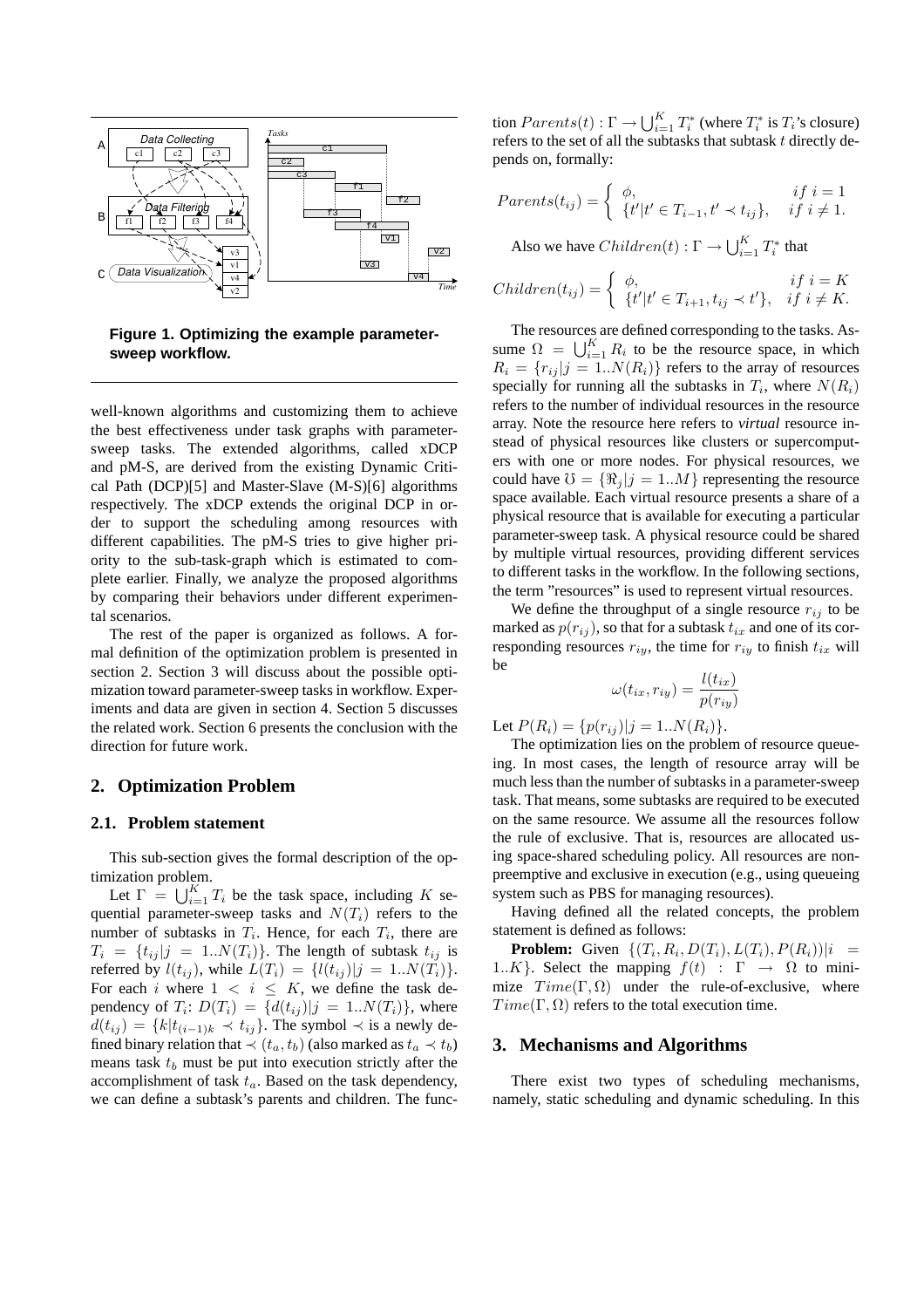section, we discuss the scheduling and optimization under both the two scenarios.

#### **3.1. Static scheduling**

The simplest solution of a static schedule is to allocate all the subtasks in a shuffle way, namely assign task  $t_{ij}$  to  $r_{i(j\%N(R_i))}$ . However, due to the irregularity of both the subtasks and the resources, shuffle scheduling might lead to the inefficient result as less powerful resources may be assigned heavy subtasks leading to imbalance in completion time of various tasks.

Numerous works [8][9] have addressed the topic of static scheduling of task graphs. However, task graphs/workflows with parameter-sweep tasks have some special features compared to normal task graphs:

- 1. Subtasks and resources are grouped in layers (parameter-sweep tasks). A subtask  $t_{ij}$  is allowed to be scheduled to  $R_i$ .
- 2. There is no dependency between subtasks in the same layer.
- 3. Every subtask depends (if there exist dependency) on only the subtasks in its parent layer, as it is specified in section 2.

Based on these criteria, we modified the DCP algorithm, so that it could be adopted well for scheduling workflows with parameter-sweep tasks. For convenience, we denote the proposed algorithm by *xDCP* (e*x*tended *DCP*).

The DCP algorithm based on the principle of continuously shortening the longest path (also called *critical path (CP)*) in the task graph, by scheduling tasks in the current CP to an earlier start time. The algorithm was designed for scheduling all tasks to the same set of homogeneous resources. However, the workflow scenario we defined in section 2 is about scheduling different sets of tasks onto different sets of irregular/heterogeneous resources.

To tackle with the above conflict, basically we import the following extensions into the original DCP algorithm:

- 1. The initialization of DCP algorithm is to queue all tasks sequentially in one resource, while leaving other resources empty. In xDCP, we first initialize the tasks in a shuffle way. Experiments show that this adjustment can improve the effectiveness of DCP by 30% in workflows with parameter-sweep tasks.
- 2. The DCP algorithm uses the term *absolute earliest/latest start time (AEST/ALST)*, which means the possible earliest/latest start time of a subtask on its current resource. In particular, if a certain task can have a smaller AEST on resource A than resource B, then assignment to A will be regarded as a better schedule for this task. However,

in a scenario with heterogenous resources, the executing time of the same task on each resource is different. Therefore we have to use another term *absolute earliest/latest finish time (AEFT/ALFT)* (means the possible earliest/latest finish time of a subtasks on its current resource) to evaluate the schedule.

- 3. The DCP algorithm ends if all the tasks have been scheduled once. However, we found that under workflow with parameter-sweep tasks it will deliver an extra 10%-20% effectiveness if we further run DCP again on the scheduled result.
- 4. DCP considers the communication overhead incurred in implementing the task dependency. However, there is no inter-process communication between the subtasks of a parameter-sweep task. Therefore we simply remove the terms in DCP that related to the communication cost. Also, we removed the deadlock checking in DCP algorithm according to the nature of parameter sweep tasks.

Now we provide a formal description of the xDCP algorithm. First, we will discuss the definition of the previous and next subtask of a certain subtask in its resource queue:

In a given resource mapping  $f(\sigma) : \Gamma \to \Omega$ , for any subtask  $t$ , we have its previous and next subtasks mapped in the same resource queue. Formally:

$$
Prev(t) = \begin{cases} \psi, & if \forall t' \in \Gamma, \nexists f(t') = f(t) \land t' \leq t \\ \nt', & if \nf(t') = f(t) \land t' \leq t \\ \land (\forall t'' \in \Gamma, \nexists t' \leq t'' \leq t) \end{cases}
$$

$$
Next(t) = \begin{cases} \psi, & if \forall t' \in \Gamma, \nexists f(t') = f(t) \land t \leq t' \\ \nt', & if \nf(t') = f(t) \land t \leq t' \\ \land (\forall t'' \in \Gamma, \nexists t \leq t'' \leq t') \end{cases}
$$

Then comes the definition of *AEFT, DCPL (dynamic critical path length) and ALFT (absolute latest finish time)*:

A subtask can be started only after all its parent subtasks are finished, and all the previous tasks in the same resource queue are also finished. The earliest finish time can be calculated by adding the execution time on the current resource onto the earliest start time. In a given resource mapping  $f(\sigma) : \Gamma \to \Omega$ , the absolute earliest finish time of any subtask t, denoted by  $AEFT(t)$  is recursively defined as follows:

 $A EFT(t) =$ 

$$
\begin{cases}\n0, & if \ t = \psi \vee (Parents(t) = \phi \wedge Prev(t) = \psi) \\
\max\{\max_{\forall \tau \in Parents(t)} \{AEFT(\tau) + \omega(t, f(t))\}, \\
AEFT(Prev(t)) + \omega(t, f(t))\}, & otherwise\n\end{cases}
$$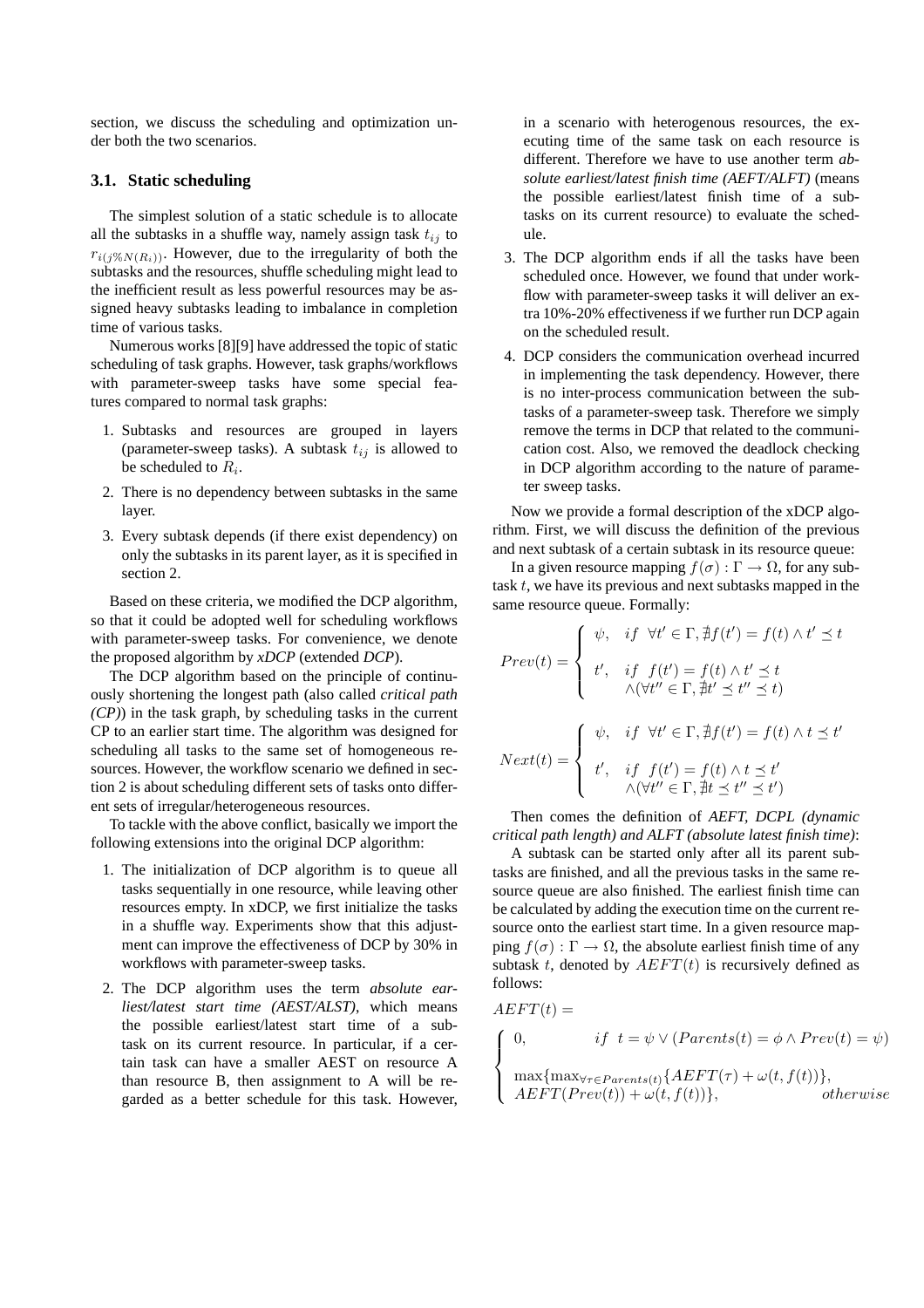The dynamic critical path length of the task graph is another form for defining the term  $Time(C, R)$  in section 2 by using the AEFT:

$$
DCPL(f, \Gamma, \Omega) = \max_{\tau \in \Gamma} \{ AEFT(\tau) \}
$$

Having the DCPL, we can define the latest finish time of a subtask. The DCPL is the summation of the execution time of all the subtasks on the critical path of the task graph. Therefore, if we want to finish the whole execution by the time of DCPL, all the subtasks on the critical path should be finished at exactly their AEFT. The absolute latest finish time of subtask  $t$  should be no later than the latest start time of all its children subtasks and its next subtask in the same resource queue. We define it as:

 $ALFT(t) =$ 

$$
\begin{cases}\nDCPL(f, \Gamma, \Omega), \\
\quad if \quad t = \psi \lor (Childrens(t) = \phi \land Next(t) = \psi) \\
\max\{\max_{\forall \tau \in Children(t)} \{ALFT(\tau) - \omega(\tau, f(\tau))\}, \\
ALFT(Next(t)) - \omega(Next(t), f(Next(t)))\}, \\
otherwise\n\end{cases}
$$

The xDCP algorithm is listed below:

- 1. Shuffle all the subtasks in  $\Gamma$  onto the resources in  $\Omega$ . Let  $DCPL = 0$ ;
- 2.  $\forall t \in \Gamma$ , set t to be unallocated;
- 3.  $\forall t \in \Gamma$ , compute  $AEFT(t)$  and  $ALFT(t)$ ;
- 4. Let t be the subtask  $t_{ij}$  selected from  $\Gamma$  which, orderly, follow the three criterions below:
	- (a) Minimize the value of  $ALFT(t_{ij})$   $AEFT(t_{ii});$
	- (b) Minimize the value of  $i$ ;
	- (c) Minimize the value of  $AEFT(t_{ii})$ ;
- 5.  $\forall r \in \Omega$ , select r and the slot in r's queue that, assuming  $t$  is allocated onto this slot, orderly satisfying:
	- (a)  $ALFT(t) AEFT(Prev(t)) \geq \omega(t, f(t));$
	- (b) Minimize the value of  $AEFT(t)$ ;

If there exists such a resource and slot, move  $t$  onto the selected slot of  $r$ , or else not move anything;

- 6. Set  $t_{ij}$  allocated. If  $\exists t \in \Gamma$  unallocated, goto 3);
- 7. If  $DCLP(f, \Gamma, \Omega) / DCLP * 100\% < 95\%$ , goto 2); or else the algorithm ends.



**Figure 2. An example task graph.**

#### **3.2. Dynamic scheduling**

A most-commonly used dynamic scheduling mechanism is the *Master-Slave (M-S) model*. The M-S model is proven to be quite efficient under most scenarios. For the workflow applications with parameter-sweep tasks, we employ  $K$  masters corresponding to  $K$  parameter-sweep tasks. For each master there are two queues instead of only one queue in the original M-S model. Initially, all the subtasks are stored in the *Unscheduled* queue. There is another queue called the *Ready* queue. Only subtasks in the Ready queue can be directly dispatched to slave nodes. At the start of scheduling, all the subtasks t with  $Parents(t) = \phi$  can be put into the Ready queue, and then some of them (on the head of the Ready queue) will be dispatched. On the accomplishment of subtask  $t$ , the master will check all the subtasks in the  $Children(t)$ . We put all the subtasks in the set

$$
UtoR(t) = \begin{cases} t'|t' \in Children(t) \land (\forall t'' \in Parents(t'),\\ \n\exists Queue(t'') = Unscheduled) \end{cases}
$$

into their Ready queue respectively. There are two threads for a master. One of them is responsible for dispatching subtasks in the Ready queue onto slaves, while the other is to stage subtasks from the Unscheduled queue to the Ready queue.

However, the M-S model will still fail to achieve effectiveness under some cases. Consider the task graph shown in Figure 2 (with the length  $l(t)$  of each subtask indicated). Suppose in  $R_1 = \{r_{11}\}, R_2 = \{r_{21}, r_{22}\}, R_3 = \{r_{31}\},$ where  $\forall r \in \Omega$ ,  $p(r) = 1$ . From Figure 4 we can see that there should be possibility of a parallelization between the two subtasks in  $T_1$  with the length of 4 and the longest subtask in  $T_3$ , namely  $t_{32}$ . However, by following the M-S model, the master have to execute the subtasks in  $T_1$  sequentially (because there is only one resource in  $R_1$ ), which holds  $t_{32}$  from being dispatched earlier (due to its indirect dependency to  $t_{14}$ ).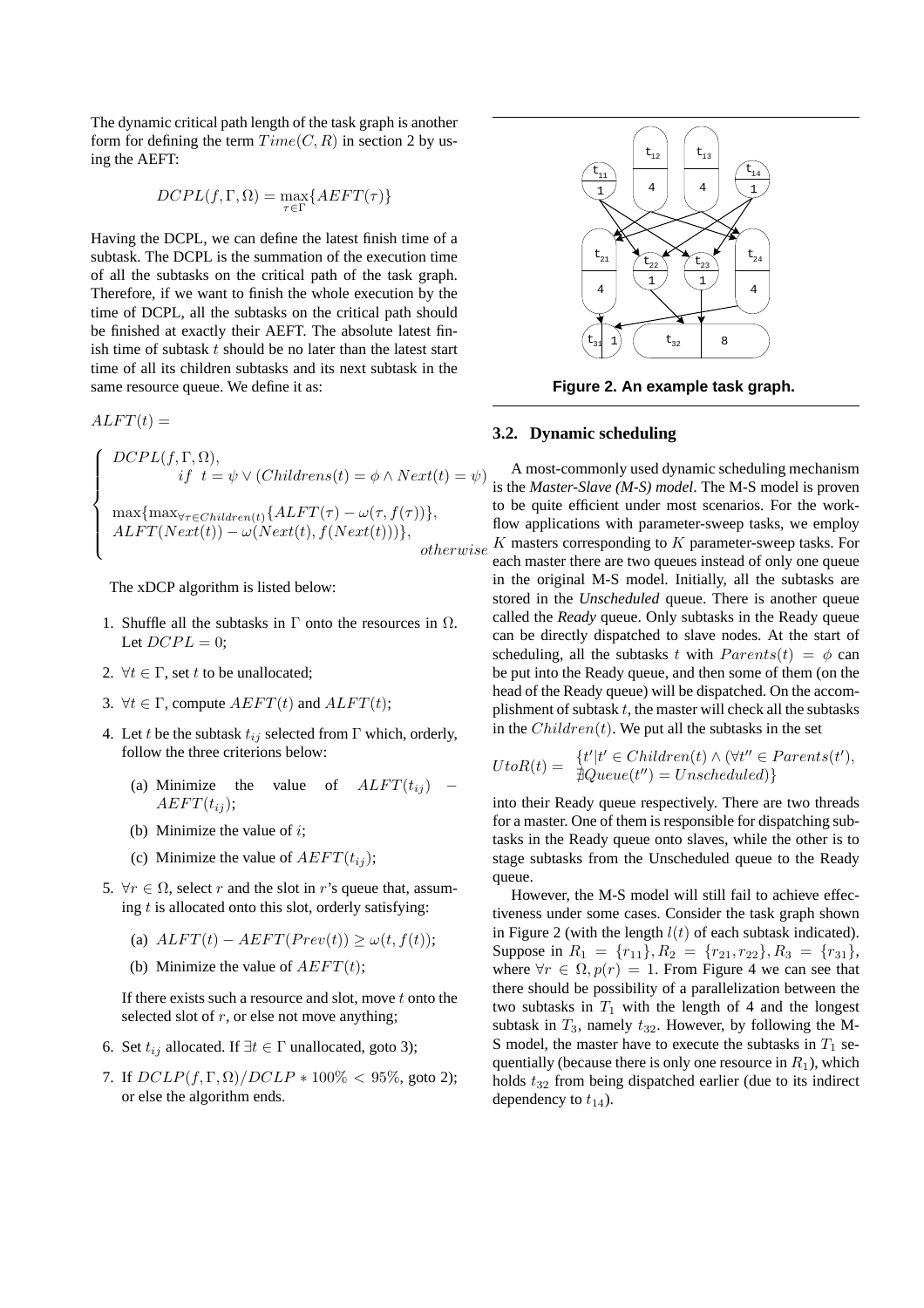

**Figure 3. An example of priority calculation.**

A priority based mechanism is proposed in this paper to deal with the above problem. In this mechanism, we assume that it would be effective to bring forward the subtasks whose children's ancestors (refer to Figure 3) have been partially finished or already being put into execution. Base on this assumption, we define the priority of each subtask according to how much its children's ancestors have been finished.

Before we list the new algorithm, a term  $Ancestors(t)$ should be defined, which refers to all the subtasks that  $t$  directly or indirectly depends on:

$$
Ancestors(t) =
$$
\n
$$
\begin{cases}\n\phi, & if \, Parents(t) = \phi \\
(\bigcup_{t' \in Parents(t)} Ancestors(t')) \cup Parents(t), & otherwise\n\end{cases}
$$

Also the term of the priority and two types of queues: Let  $Pri(t)$  denotes the priority of subtask t. Let the Ready queue to be denoted by  $Q_R(T_i,\preccurlyeq)$ , the Unscheduled queue is denoted by  $Q_U(T_i, \preccurlyeq)$ , where  $\preccurlyeq (x, y)$  is a binary relation that  $\forall x, y = 1..N(T_i),$ 

$$
Pri(t_{ix}) * N(T_i) + x < Pri(t_{iy}) * N(T_i) + y \Leftrightarrow t_{ix} \preccurlyeq t_{iy}
$$

means lower the value of  $Pri(t)$ , higher the priority. For both the queues, the head subtask is defined as  $Head(Q(T, \preccurlyeq)) = t$ , where  $t \in T \wedge (\forall t' \in T, \nexists t' \preccurlyeq t)$ . The head refers to the subtask with the highest priority, and will be scheduled first.

The priority of subtasks will be updated on the event of any subtask being finished. As it is shown in Figure 3, once a subtask has been finished, the master first collects all its children into a set. Then it parses all the elements of the set. For each children subtask, all its ancestors will receive an unit-increment on their priority (namely  $Pri(t) = Pri(t) - 1$ . After the priority adjustment, the master will retrieve a certain number of tasks, according to the allocation status, from the head of the Ready queue and then dispatch them into execution.

The new algorithm, denoted by *pM-S*, is listed below:

- 1.  $\forall t \in \Gamma, Pri(t) = 0, \forall T_i \in \Gamma, Q_R(T_i, \preccurlyeq) = \{t | t \in$  $T_i \wedge Parents(t) = \phi\}, Q_U(T_i, \preccurlyeq) = \{t | t \in T_i \wedge$  $Parents(t) \neq \phi$ .
- 2. For  $i = 1$  to K, do



**Figure 4. Comparison of the finish time of subtasks in Figure 2 under M-S model and pM-S model.**

- (a) For  $j = 1$  to  $N(R_i)$ , if  $Q_R(T_i, \preccurlyeq) = \phi$  then break the current for-j-loop; if  $r_{ij}$  is not empty, continue the current for- $j$ -loop; or else dispatch the subtask  $Head(Q_R(T_i, \preccurlyeq))$  to the resource  $r_{ij}$ .
- 3. If all subtasks in  $\Gamma$  have been scheduled, then algorithm ends;
- 4. Wait for the event of any subtask t's execution being finished;
- 5. For each subtask  $\tau \in \bigcup$  $\forall t' \in Children(t)} \, An vectors(t'),$  $Pri(\tau) = Pri(\tau) - 1;$
- 6. Stage subtasks in  $UtoR(t)$  to their Ready queues respectively, goto 2).

The right part of Figure 4 shows the schedule result produced by pM-S algorithm. It only costs 15 time units while the M-S schedule costs 22.

#### **4. Performance evaluation**

In this section, we present the comparative evaluation of static and dynamic algorithms (shuffle, xDCP, M-S and pM-S).

#### **4.1. Metrics and important factors**

Since we use randomly generated task graphs in the experiments with factors discussed in sub-section 4.2, a sta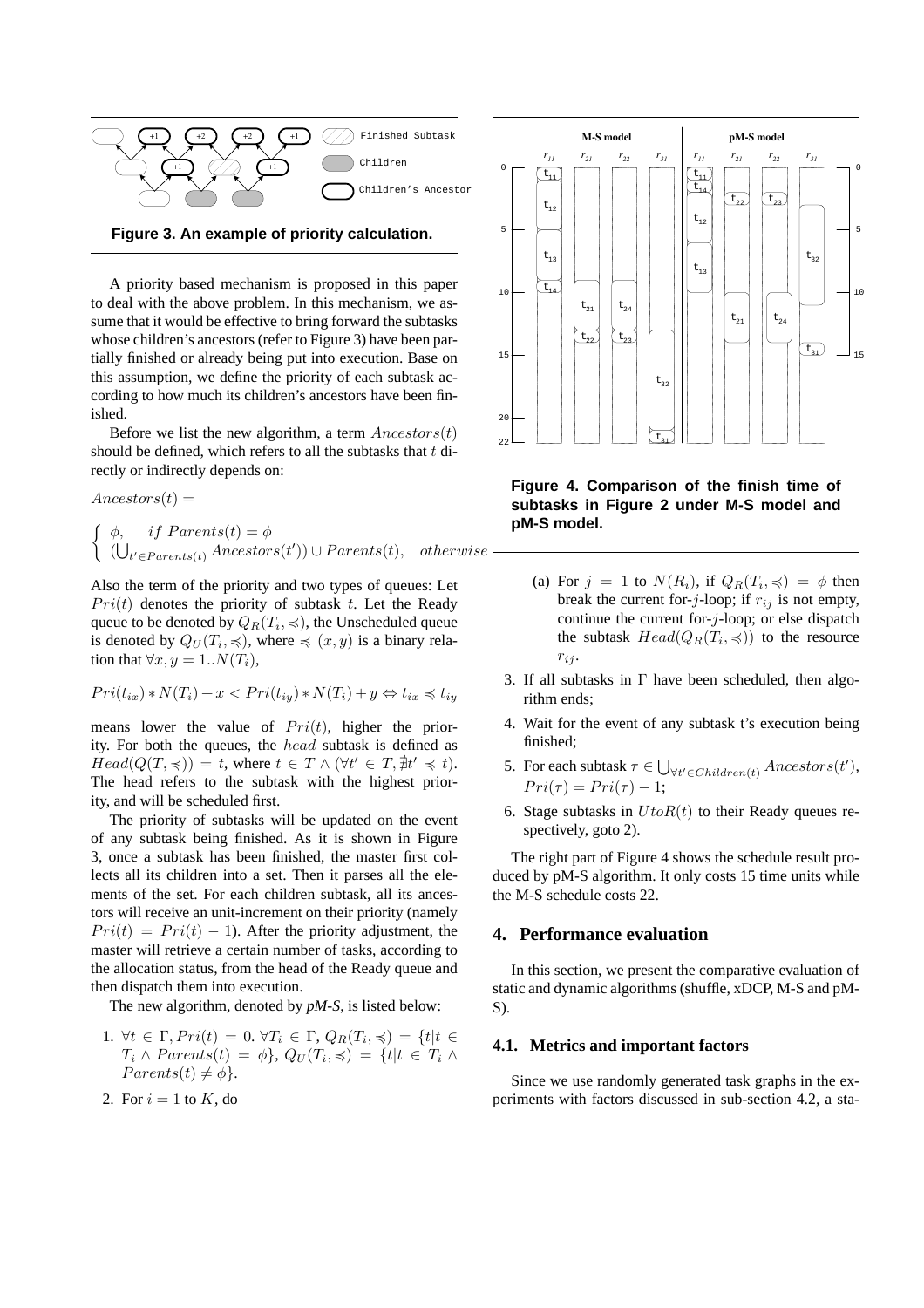tistical analysis will be adopted in this paper by calculating and presenting the mean value for a large number of scenarios. Basically we have two metrics for this simulation.

*Average Scheduling Effectiveness (ASE)*: The ASE refers to a ratio (in the format of percentage) between the to-bemeasured algorithm and the shuffle algorithm in terms of the simulated total execution time of the whole application after the schedule. Lower the ASE value, higher the effectiveness resulted.

*Average Beat-down Time (BDT)*: A *beat-down* of an algorithm means the algorithm has produced the best scheduling result out of all the to-be-measured algorithms under certain task graph. For each experiment we try 30 randomly generated task graphs. The algorithm which wins the lowest ASE in the competition is supposed to have the highest BDT.

There are also some important factors which can affect the schedule effectiveness:

*Range of subtask size (RSS) and of resource throughput (RRT)*: The range of subtask size can be presented as the ratio between the size of the longest subtasks and the shortest one in the same parameter-sweep task. Let the RSS value for all the parameter sweep tasks to be the same. RRT is similar to RRS, substituting the subtask size to resource throughput. Let the RRT value for all the parameter sweep tasks to be the same. We set the RSS and RRT as the boundary of generating random task size and resource throughput. Then we multiply the random value by a base value (each parameter-sweep task has its own base value  $\bar{l}$  for task and  $\bar{p}$  resource respectively), to get the final value of individual subtask size and resource throughput.

*Ratio #Subtask/#Resource (RSR)*: This ratio will also be calculated inside the parameter-sweep task. As the value of RSR increases, the size of resource queue will be also increased.

*Number of parameter-sweep tasks (#PST)*: As the workflow has more and more parameter-sweep tasks (namely the task graph owns more and more layers), the dependency structure will get more complicated; a shuffle algorithm will leave more gaps in its output schedule, hence the space for optimization will be enlarged.

*Average number of the dependencies per subtask (ADPS*: This value can be presented as:

$$
ADPS = \frac{\sum_{i=2..K} N(D(T_i))}{\sum_{i=2..K} N(T_i)}
$$

The index i starts from 2 because  $T_1$  has no dependency at all, thus it will not be counted in either the numerator or the denominator.

| Factor      | # $PST$  | <b>RSS</b> | <b>RRT</b> | <b>RSR</b> | <b>ADPS</b>   |    | $\overline{p}$ |
|-------------|----------|------------|------------|------------|---------------|----|----------------|
| #PST        | $3 - 12$ | 5          |            |            |               | 20 | 10             |
| <b>RSS</b>  |          | $1 - 10$   |            |            | 2             | 20 | 10             |
| <b>RRT</b>  |          |            | $1 - 10$   |            | っ             | 20 | 10             |
| <b>RSR</b>  | 5        |            |            | $1 - 10$   | $\mathcal{D}$ | 20 | 10             |
| <b>ADPS</b> | 5        |            |            |            | $1.0-$        | 20 | 10             |
|             |          |            |            |            | 5.5           |    |                |

**Table 1. The configuration of all the measured factors.**

# **4.2. Measurement for randomly generated task graphs**

We consider about the randomly generated task graphs. For fairness, the total number of subtasks is fixed at 512, although the number of subtasks in each parameter-sweep tasks might be randomly generated.

For the random task graphs, we observe how the ASE (Figure 5) and BDT (Figure 6) value varies with the factors listed above, for the algorithm xDCP, M-S and pM-S. When we change the value of a factor, the other factors will remain constant at a default value. The configuration of all the factors are shown in Table 1. From the Figure 5, we can conclude:

- 1. The increment of #PST slightly raises the effectiveness of algorithm M-S and pM-S, while drops the effectiveness of algorithm xDCP.
- 2. The increment of RSS almost has no effect on the effectiveness of algorithm M-S and pM-S, but slightly raises the effectiveness of algorithm xDCP.
- 3. The increment of RRT raises the effectiveness of all the three algorithms in a large extent.
- 4. The increment of RSR dramatically raises the effectiveness of all the three algorithms.
- 5. The increment of ADPS drops the effectiveness of all the three algorithms, but it affects to the xDCP more than the other two algorithms.

By comparing algorithms in Figure 6, we find that in most measured cases, the pM-S will be the best choice for scheduling. However, under the cases of the #PST and RSR decreases, or RRT increases to a certain value, or the ADPS equals to 1, the xDCP may become more effective. That is, the M-S algorithm is always not the best choice.

# **5. Related Work**

In [10], a dynamic, adaptive algorithm is proposed for adjusting the scheduling queue in Grid based task farming applications. The algorithm can keep the queue size to fit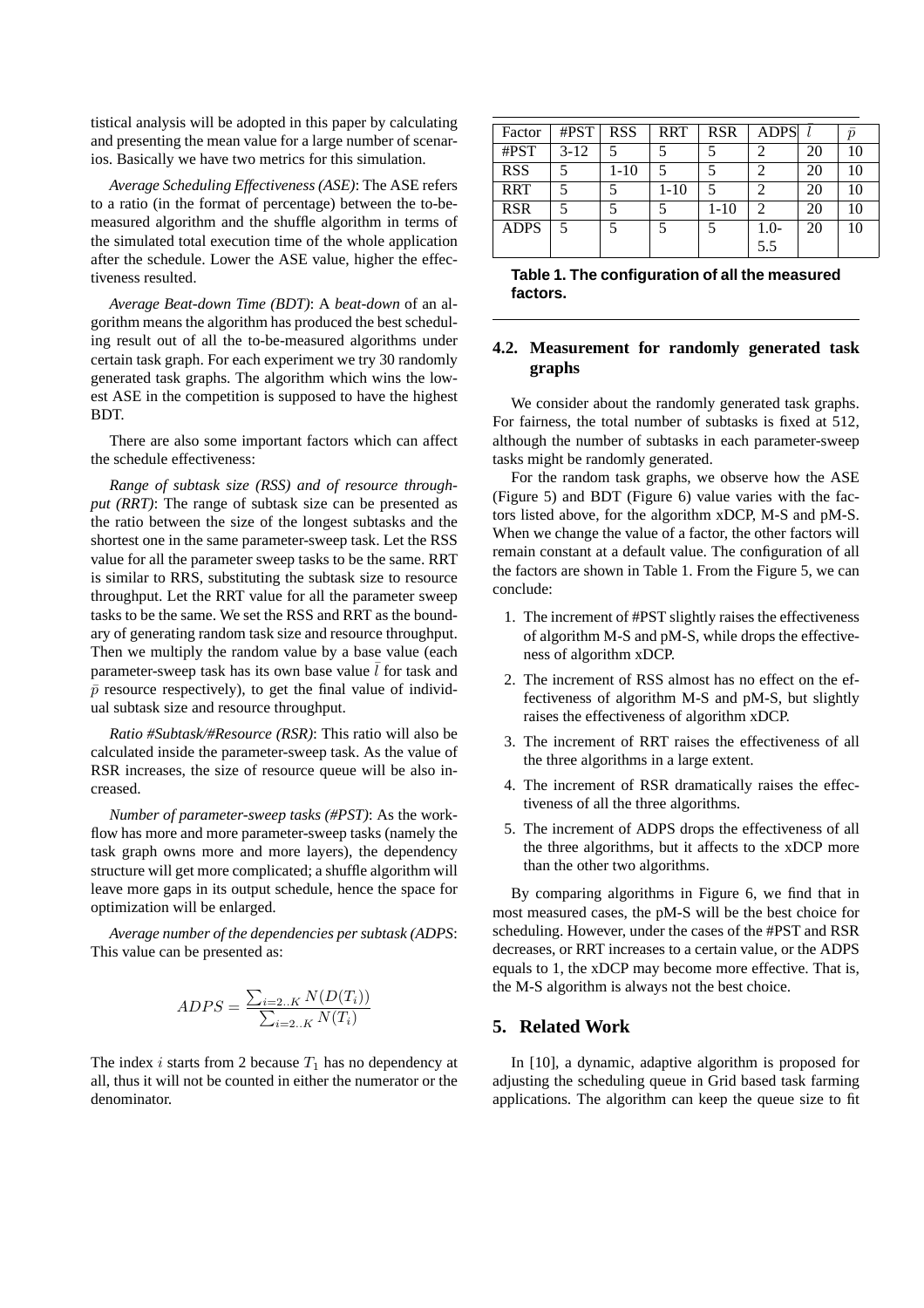